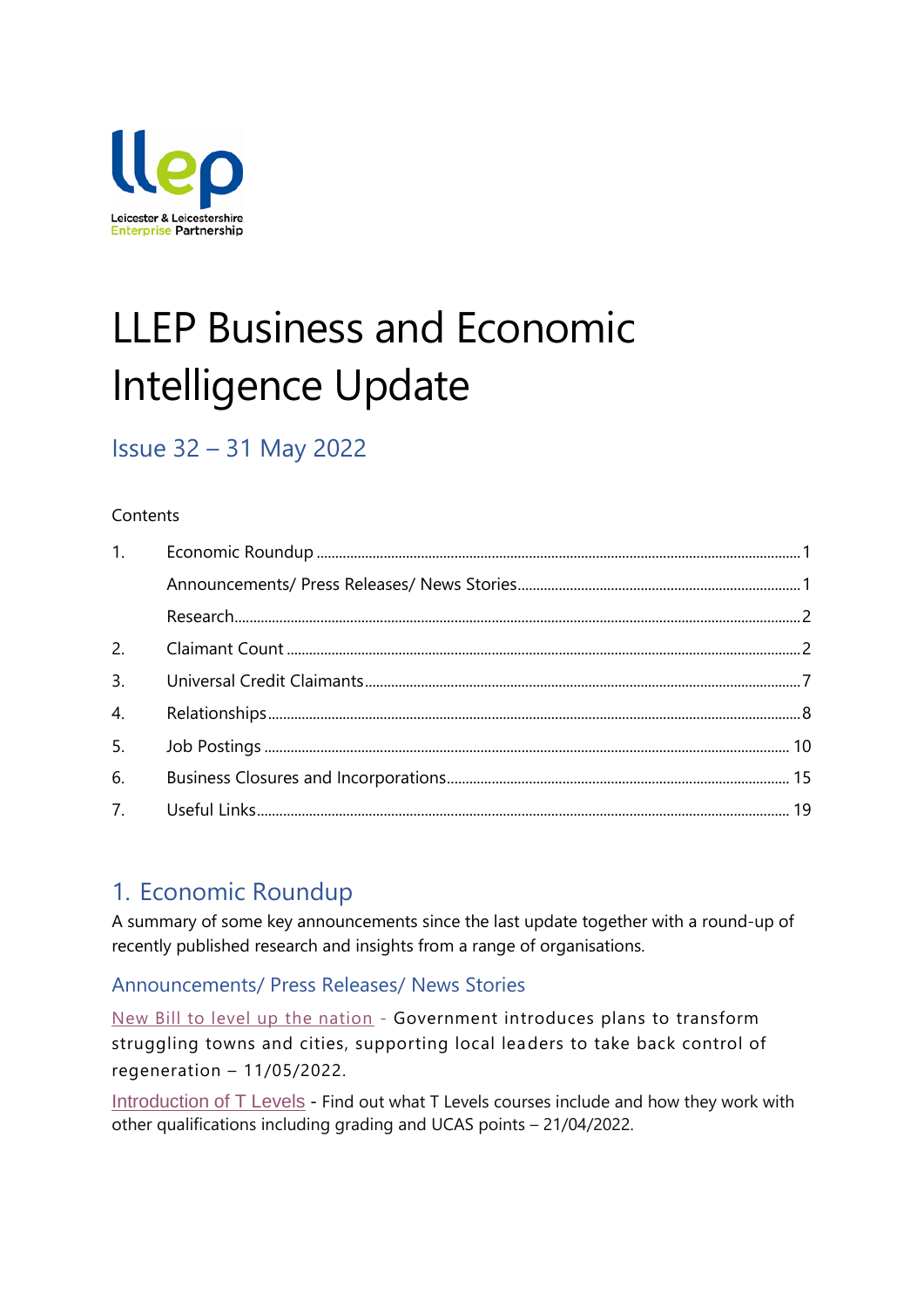#### <span id="page-1-0"></span>Research

[Labour Market Profiles](https://llep.org.uk/document-library/?keywordsearch=&category_id=221) – The latest edition of the Labour Market Profiles can be accessed via the Leicester and Leicestershire Local Enterprise Partnership website. Profiles are available at Local Enterprise Partnership, local and district authority geographies and contain a variety of data including claimant rates – 31/05/2022.

[UK innovation survey 2021: report](https://www.gov.uk/government/statistics/uk-innovation-survey-2021-report) - This report presents the detailed findings of the 2021 UK innovation survey (UKIS 2021) covering the period 2018 to 2020 – 12/05/2022.

[Effects of the coronavirus \(COVID-](https://www.ons.gov.uk/economy/grossvalueaddedgva/articles/effectsofthecoronaviruscovid19pandemiconhighcontactindustries/2022-05-06)19) pandemic on "high-contact" industries - Insights into the impacts of the coronavirus (COVID-19) pandemic on industries dependent on in-person contact. Using business turnover estimates from HM Revenue and Customs Value Added Tax (VAT) data, our analysis finds wide… - 06/05/2022.

[Sub-regional fuel poverty 2022](https://www.gov.uk/government/statistics/sub-regional-fuel-poverty-2022) - Experimental statistics on sub-regional fuel poverty – 28/04/2022.

[Disability pay-gaps in the UK: 2021](https://www.ons.gov.uk/peoplepopulationandcommunity/healthandsocialcare/disability/articles/disabilitypaygapsintheuk/2021) - Earnings statistics for disabled and nondisabled employees in the UK, using regression analysis to provide more insight into factors that affect pay – 25/04/2022.

[Business insights and impact on the UK economy](https://www.ons.gov.uk/businessindustryandtrade/business/businessservices/bulletins/businessinsightsandimpactontheukeconomy/21april2022) - The impact of challenges facing the economy and other events on UK businesses. Based on responses from the voluntary fortnightly business survey (BICS) to deliver real-time information to help assess issues impacting UK busi… - 21/04/2022.

## <span id="page-1-1"></span>2. Claimant Count

In April 2022 the claimant rate in the Leicester and Leicestershire area was 3.4%. This translates to 22,665 claimants. In March the figure was 3.5% (23,290). At a national level the claimant rate in England was 4%. This is 0.6 of a percentage point higher than the local figure.

The picture is very different in the city and county with Leicester having a claimant rate of 5.4% and Leicestershire 2.3%. This is a difference of 3.1 percentage points. Leicester's claimant rate is 1.4 percentage points higher than the England average (4%).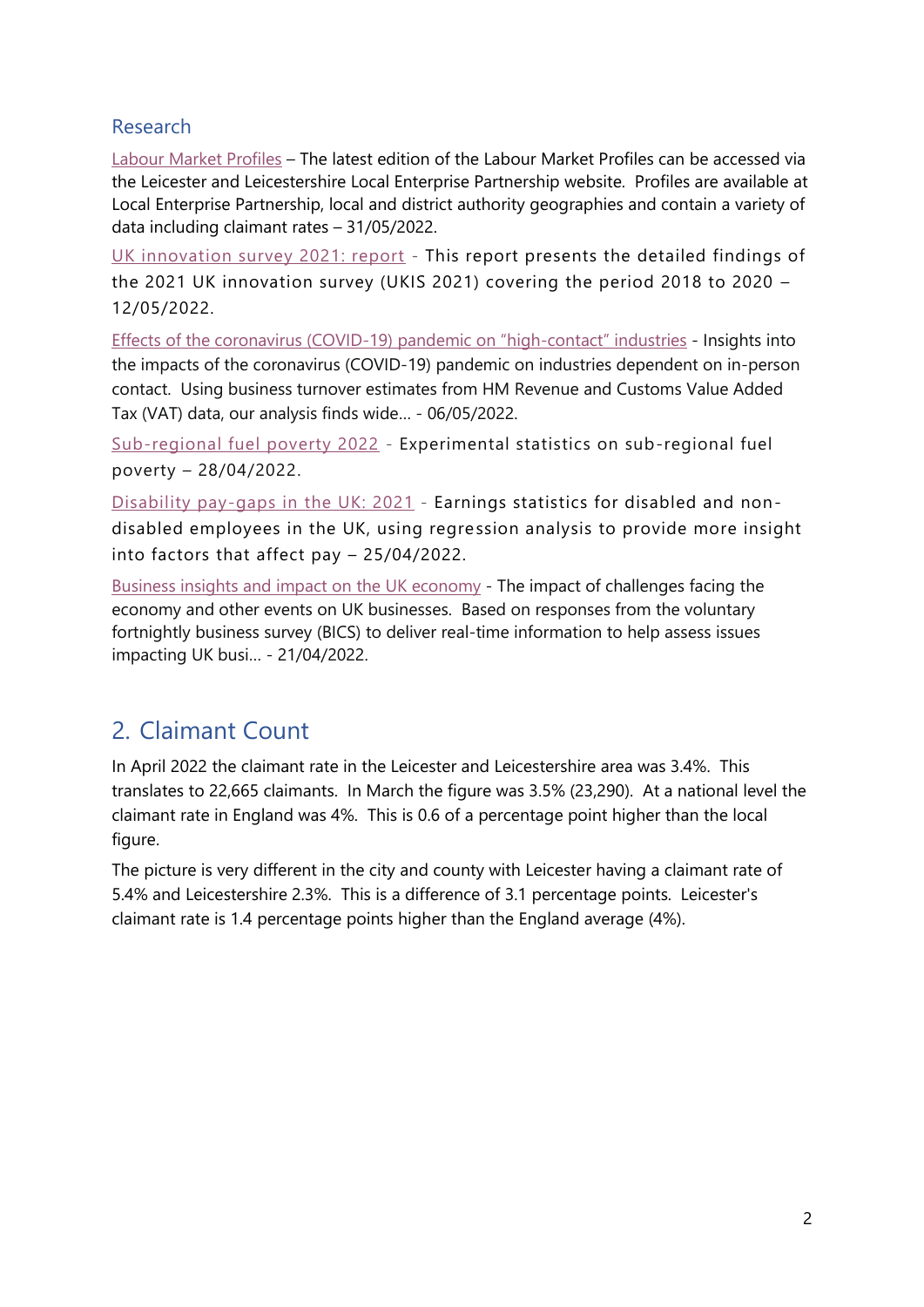

*Figure 1: LLEP Area Claimant Rate (%) April 2021 – April 2022 Source: ONS*

Figure 2 below provides a timeseries for the Leicester and Leicestershire area and compares this with regional and national figures.



*Figure 2: LLEP Area Claimant Rate (%) April 2020 – April 2022 Source: ONS*

Of the 22,665 claimants over half (55.9% or 12,690) were based in Leicester (9,985 (44.1%) in Leicestershire).

In March 2020 the claimant rate was 2.3% (or 15,145). Between March 2020 and the end of April 2022 the claimant rate increased by 1.1 percentage points to 3.4% (22,665). This translates to an additional 7,520 claimants or a percentage increase of 49.7%.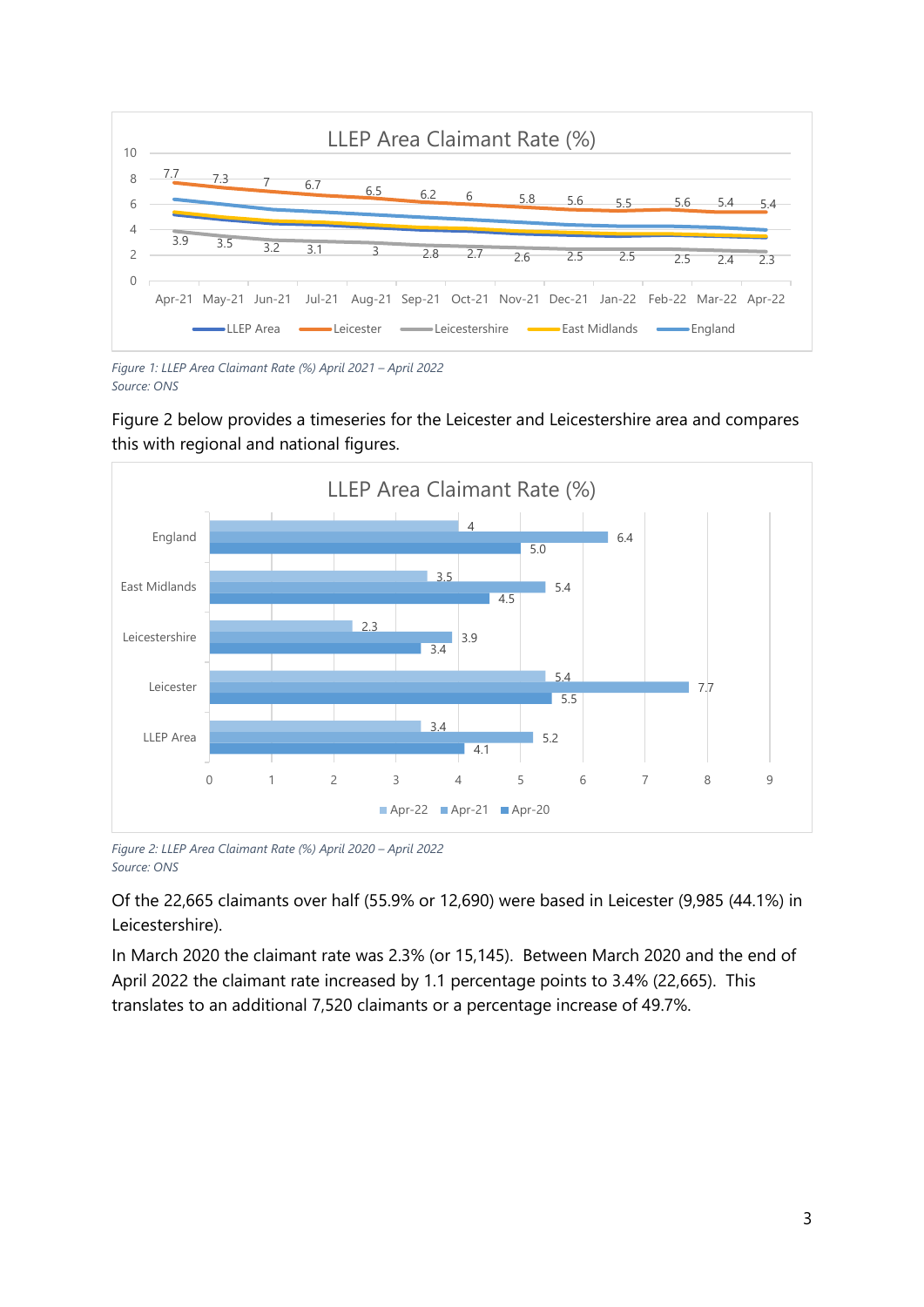

*Figure 3: LLEP Area Claimant Count April 2021 – April 2022 Source: ONS*

In the Leicester and Leicestershire area over the period March to August 2020 the number of claimants grew from 15,145 to 36,025 (it's peak locally). This was a rise of 20,880 claimants or 138%. When comparing the figures for August 2020 and April 2022 against those for March 2020 the difference has fallen from 20,880 to 7,520. Since April 2021 the number of claimants has fallen by 12,200.

Despite a small rise in the number of claimants in February the numbers of claimants since March 2021 continues to fall. Staffing and skills shortages remain as issues.

Figure 12 later in the report, demonstrates the claimant rate over the period January 2021 to April 2022, the number of unique job postings (for the same period).

Figures 4 and 5 below project claimant numbers forward to the end of April 2023.

Projections are based on the last 3, 5 and 8 months and an average of these. These help to identify the direction of travel in relation to claimant numbers. The average figure for April 2023 is 16,052 or 2.4%.



*Figure 4: LLEP Area Claimant Forecast, 3, 5, 8 month and Forecast Average to April 2023. Source Data: ONS*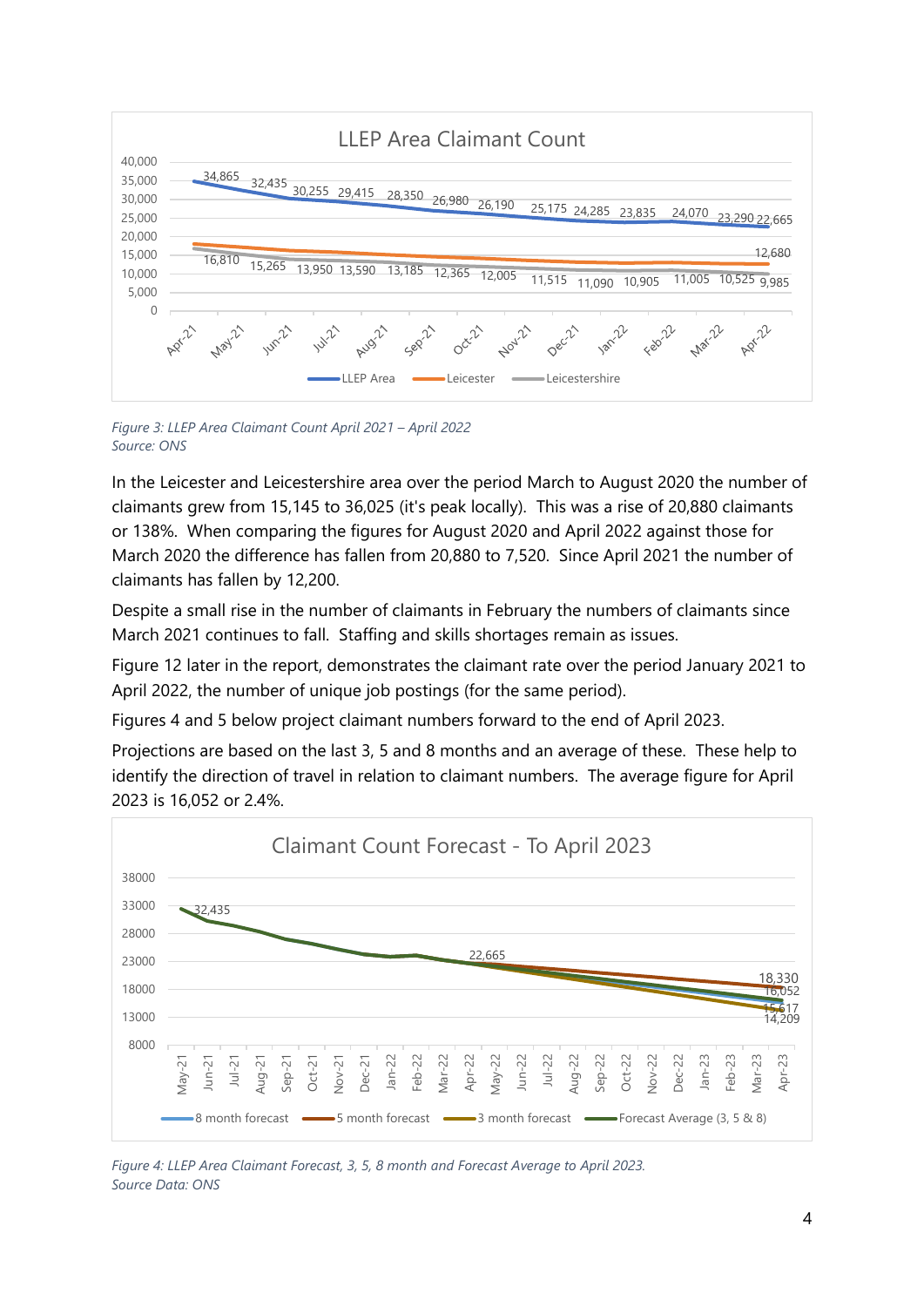

*Figure 5: LLEP Area Claimant Rate Forecast, 3, 5, 8 and Forecast Average, April 2023. Source Data: ONS*

Note: It must be noted that these forecasts are linear, but the reality is that claimant numbers are governed by a variety of events both foreseen and unforeseen, as such forecast data should be treated with caution.

The pandemic has affected all age groups. Figures for March 2022 demonstrate that there were on average a larger share of 25-49 years olds (3.9%) who were claimants than 18-24 years olds (3.4%) and claimants that were 50 and over (2.8%). Nationally the claimant rates were higher for 18-24 years olds (4.7%), 25-49 years olds (4.6%) and those who are 50 and over (3.3%).



*Figure 6: LLEP Area Claimant Rate by Age (%) April 2021– April 2022 Source: ONS*

Figure 7 below demonstrates the claimant rate for 18-24 years olds for the Leicester and Leicestershire area and its component parts.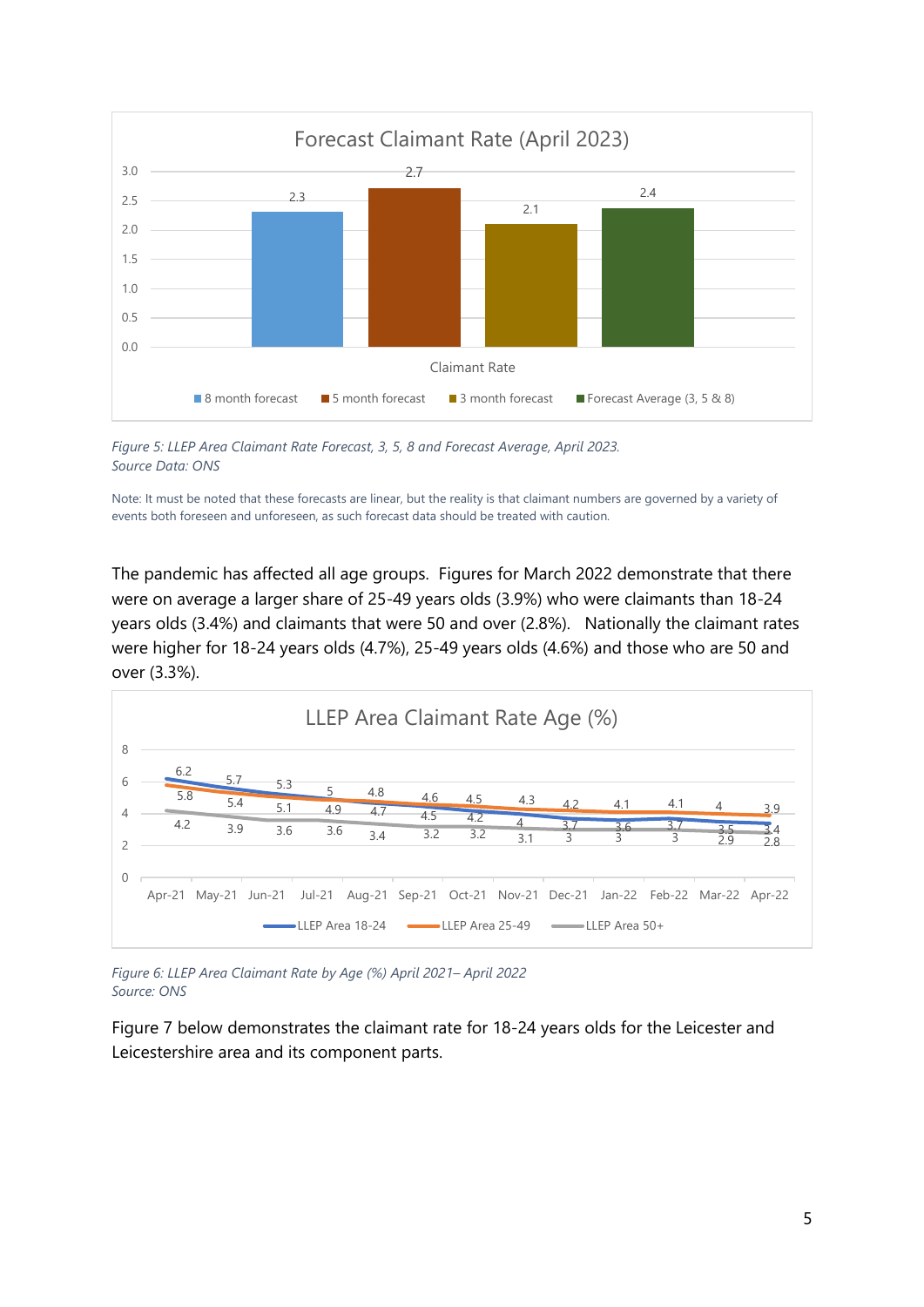

*Figure 7: LLEP Area Claimant Rate by Claimants Aged 18-24 (%) April 2021 – April 2022 Source: ONS*

Twelve thousand seven hundred and forty-five (56%) claimants were male and 9,920 (44%) were female.



*Figure 8: LLEP Area Claimant Rate by Gender (%) April 2021 – April 2022 Source: ONS*



The figure below demonstrates the number of claimants in the Leicester and Leicestershire area over the period April 2014 to April 2022.

*Figure 9: LLEP Area Claimant Count April 2014 - April 2022 Source: ONS*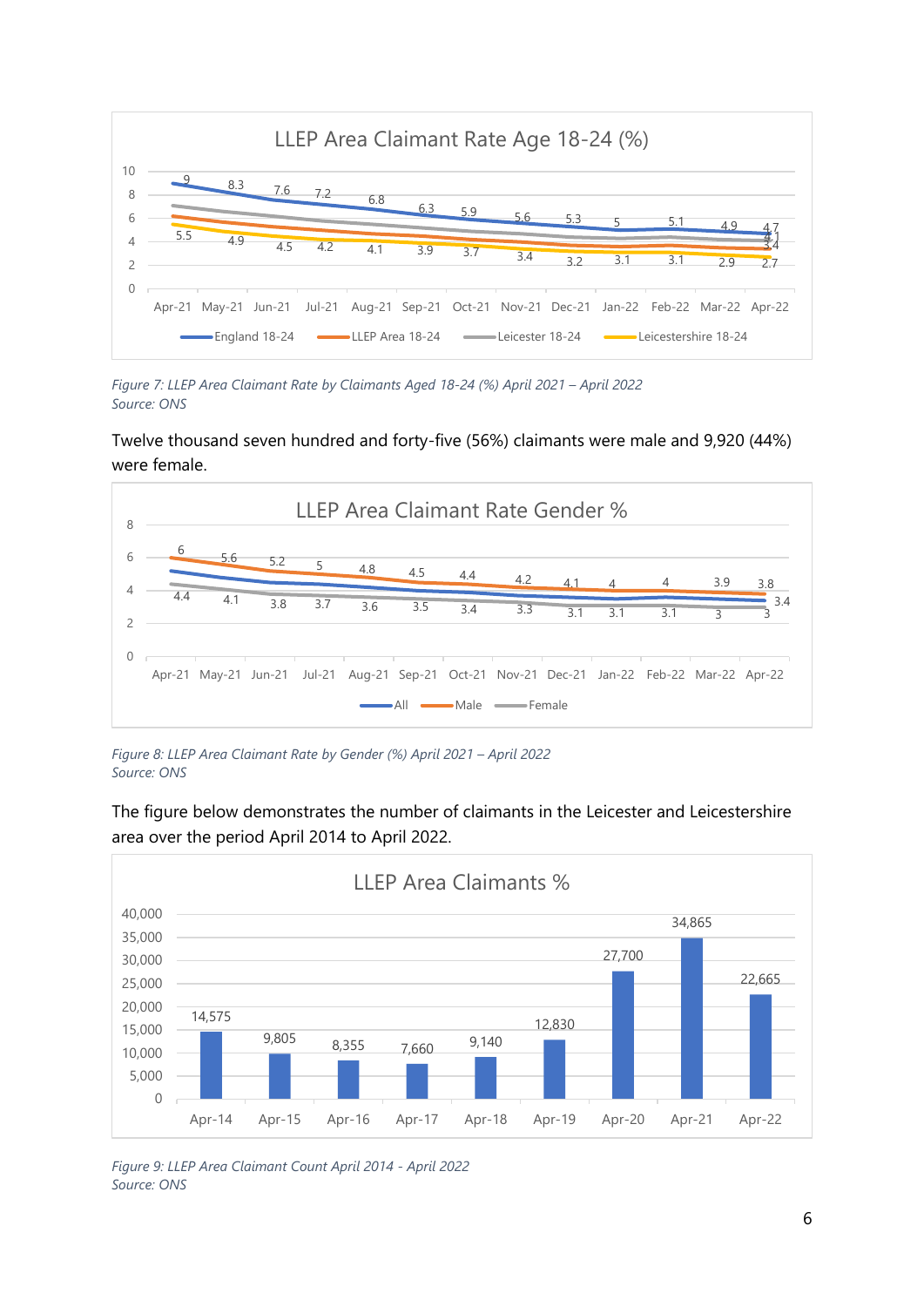

#### The figure below demonstrates claimant rates at a district level.

*Figure 10: District Claimant Share of Working Age Residents April 2021 – April 2022 Source: ONS*

Note: It must be noted that figures will be revised by the Office for National Statistics. It is likely, as with previous months that numbers will be lower than those reported initially.

## <span id="page-6-0"></span>3. Universal Credit Claimants

Universal Credit claimants are placed in a conditionality group based on their circumstances and work capability and this determines what is expected of them during their claim.

In the Leicester and Leicestershire area most claimants are either in the working conditionality group or the searching/planning/preparing for work group. However there continues to be growth in those with no work requirements.

When compared to March 2020 all three groups have seen significant growth in numbers.

Over the last month (March to April) the numbers searching, planning, or preparing for work has fallen to 27,248 (from 27,885). However, the numbers who are working has risen (33,751 to 34,726).

From April 2021 those searching, planning, or preparing for work has fallen by 10,511. Over the same period those with no work requirements grew by 5,058 (16,982 to 20,040).

Since March 2020 there has been a steady but significant rise in the number of people who are not seeking work/ have no work requirements with numbers doubling during the period. In March 2020, the figure was 10,997 and in April 2022 it was 22,040.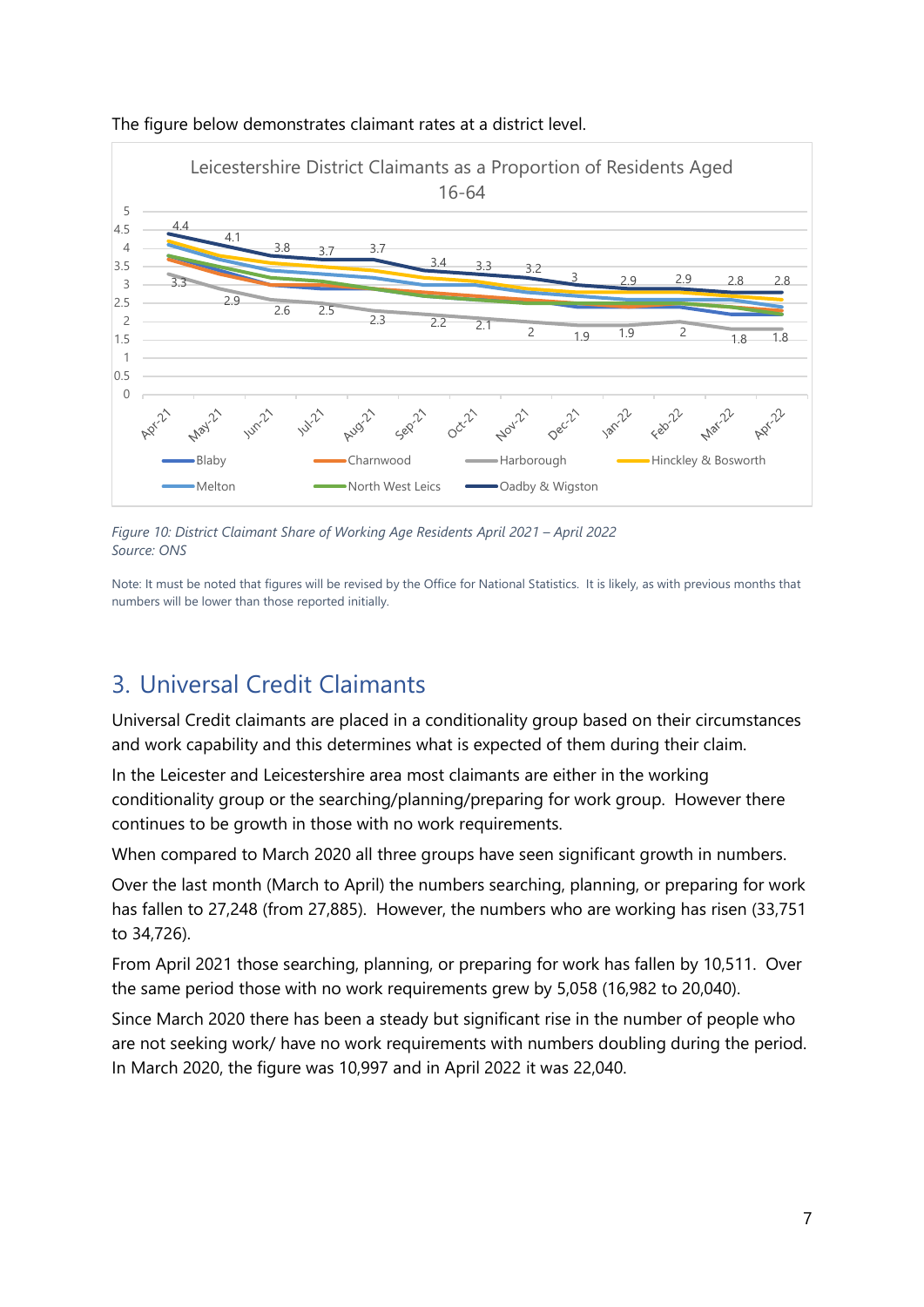

*Figure 11: LLEP Area Universal Credit Claimant Count by Conditionality Group April 2021 – April 2022 Source: DWP via Stat-Xplore* 

For more data on Job Seekers Allowance and the Universal Credit claimant count by district, visit the **[Unemployment Dashboard](https://www.lsr-online.org/economy.html)** on the LSR Portal.

## <span id="page-7-0"></span>4. Relationships

The figure below demonstrates the relationship between the claimant count, unique job postings and the Furlough scheme and its closure. Data is for the period 2021 and 2022 for the Leicester and Leicestershire area. In many ways this provides an understanding of the opening of the local economy.

At the time of the closure of the Furlough scheme the 20,300 people still accessing it locally either returned to work, started new jobs elsewhere, left the workplace or became benefit claimants. Despite this the claimant rate has fallen from 4% in September to 3.4% (April 22).

The numbers of unique postings have had a positive impact on the numbers of claimants, it also reflects the skills and staff shortfalls that are being experienced across many areas of the economy. Skills and staff shortfalls reflect a few things including and depending on the industry, continued underinvestment in people and skills, BREXIT, an aging workforce, and people accessing opportunities that are in other industries.

The suggestion was that with the withdrawal of government support for business the numbers of claimants would rise, but this has failed to materialise. Claimant figures for 2022 however suggests that things may be slowing down. This combined with the cost-of-living crisis, increased energy and other prices and increases in inflation translates to increased operating costs and further pressure on business.

Note: It must be noted that figures are subject to change and there are likely to be adjustments to those areas identified.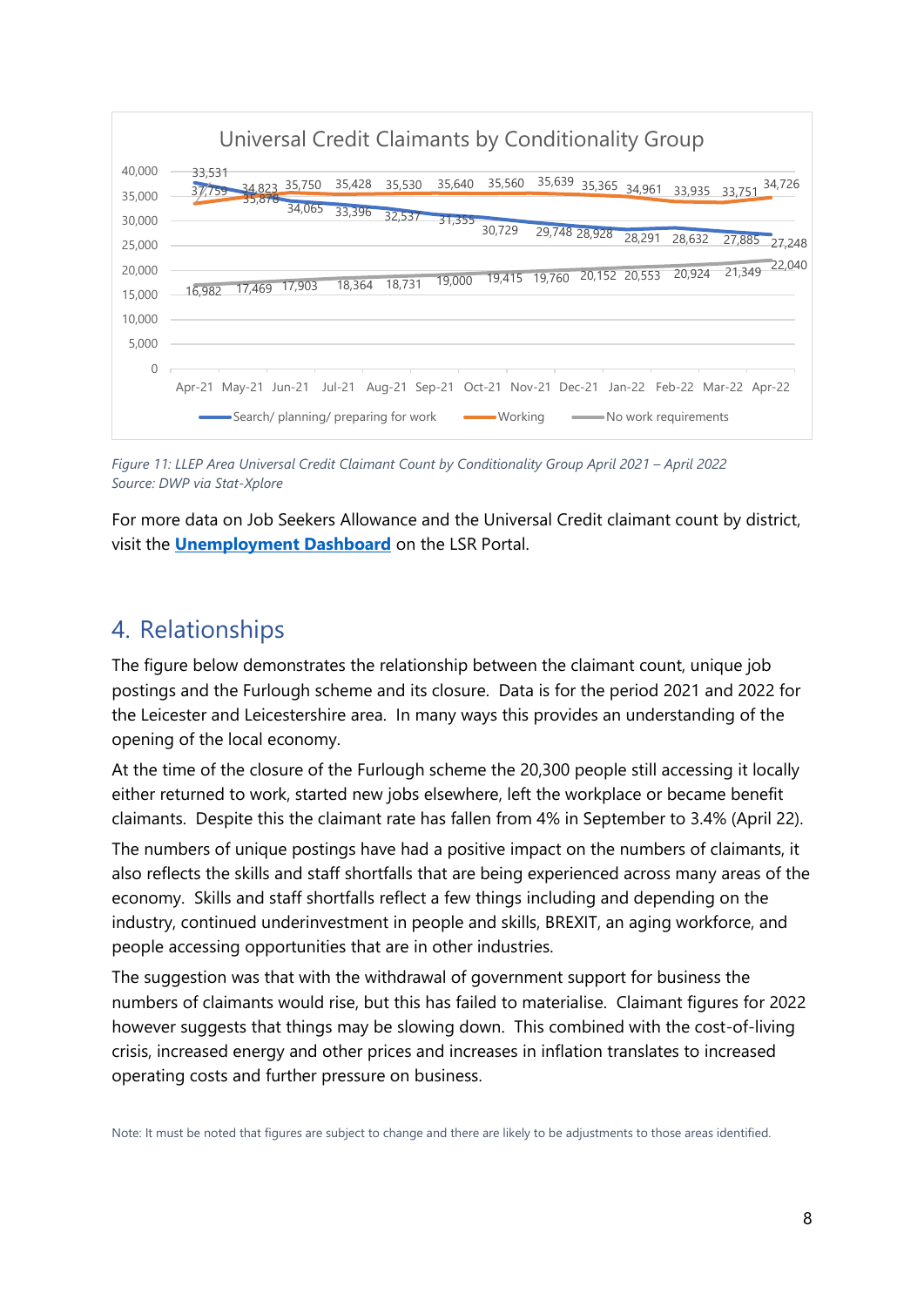

*Figure 12: Monthly Claimant Count, Unique Job Postings and Total Number of Eligible Staff Furloughed January 2021 Onwards*

*Source: ONS Claimant Count, EMSI Unique Job Postings and HMRC Job Retention Scheme*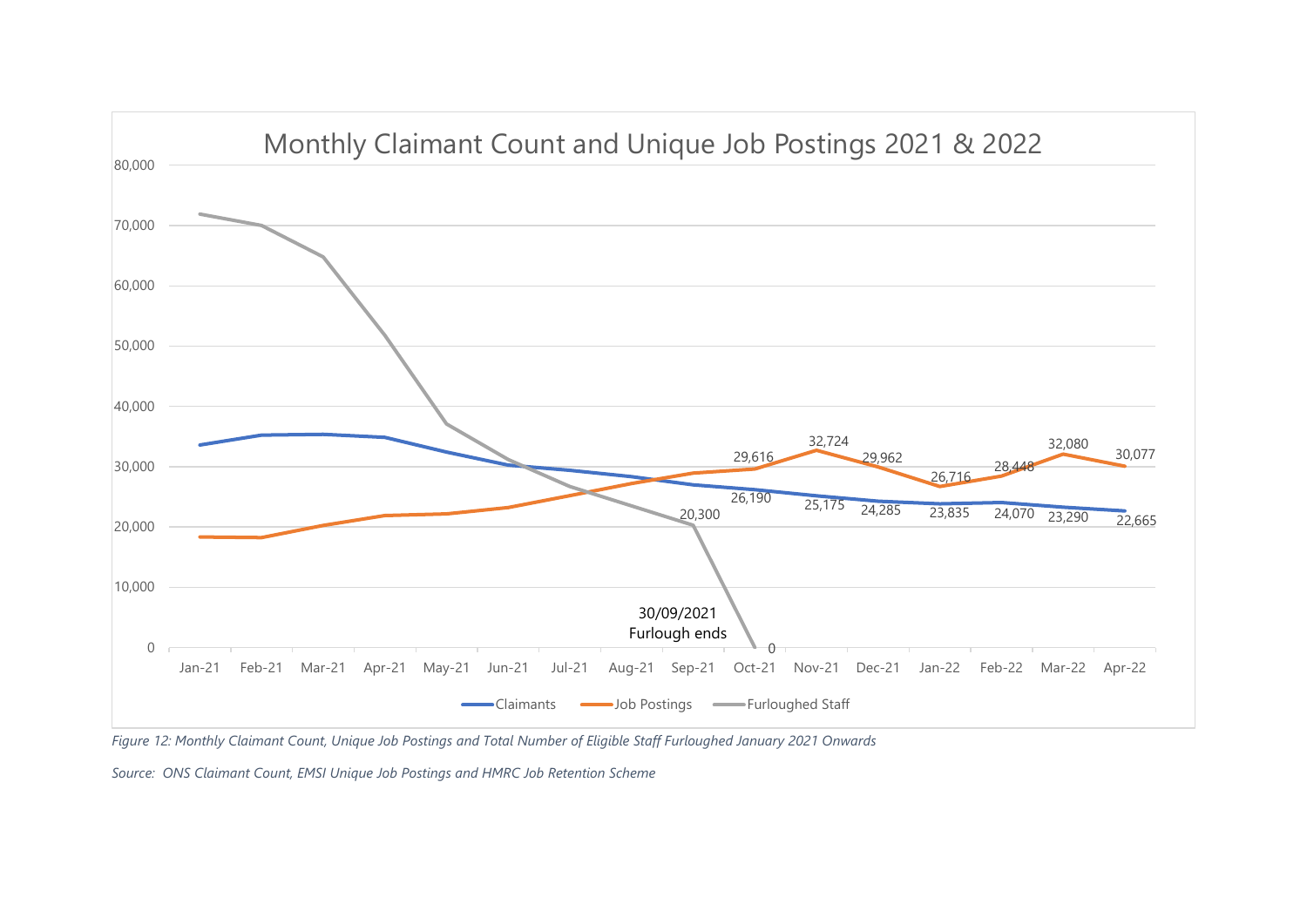# <span id="page-9-0"></span>5. Job Postings

Unique job posting data is drawn from a range of sources and provides timely data on how the trend in the number of live job adverts is changing in the Leicester and Leicestershire area by occupation and geography.

However, the number of job adverts being posted is not a direct measure of labour force demand. Job adverts may not be removed from online job vacancy boards immediately once a position is filled, so the data may not fully reflect companies who have halted active recruitment.

The data is compiled from multiple job vacancy boards and adverts may still be considered "live" if the posting is still live on any board, even when it has already been removed from an alternative source (EMSI now remove jobs from their Analyst platform after 61 days).

The scope of online job adverts does not fully capture the region's economic activity because of differing advertising methods, for example, casual work may be advertised by word-ofmouth.

Table 1 demonstrates unique job postings by occupation for April 2022. These are compared with March 2020, April 2021, and March 2022. Standard Occupation Codes are at a two-digit level.

The number of unique job postings for April 2022 is higher than April 2021 by 8,165 (30,077 compared to 21,912). This is a rise of 37.3%.

Over the last month the number of job postings fell from 32,080 to 30,077. This is a fall of 2,003 or 6.2%.

In terms of numbers, over the last year there have been rises in job postings in all but three of the occupation areas. Only Skilled Agricultural and Related Trades, Skilled Construction and Building Trades and Transport and Mobile Machine Drivers and Operatives saw falls.

In the last 12 months the occupation areas that saw the largest growth in job postings numbers were:

- Science, Engineering and Technology Associate Professionals
- Business and Public Service Associate Professionals
- Administration Occupations
- Caring Personal Service Occupations
- Elementary Administration and Service Occupations

In the last month there have been falls in all but four of the occupation areas.

As a means of further understanding how the local jobs market is changing, Table 2 demonstrates the year-to-date unique job postings figures for 2019, 2020, 2021 and 2022 and compares these.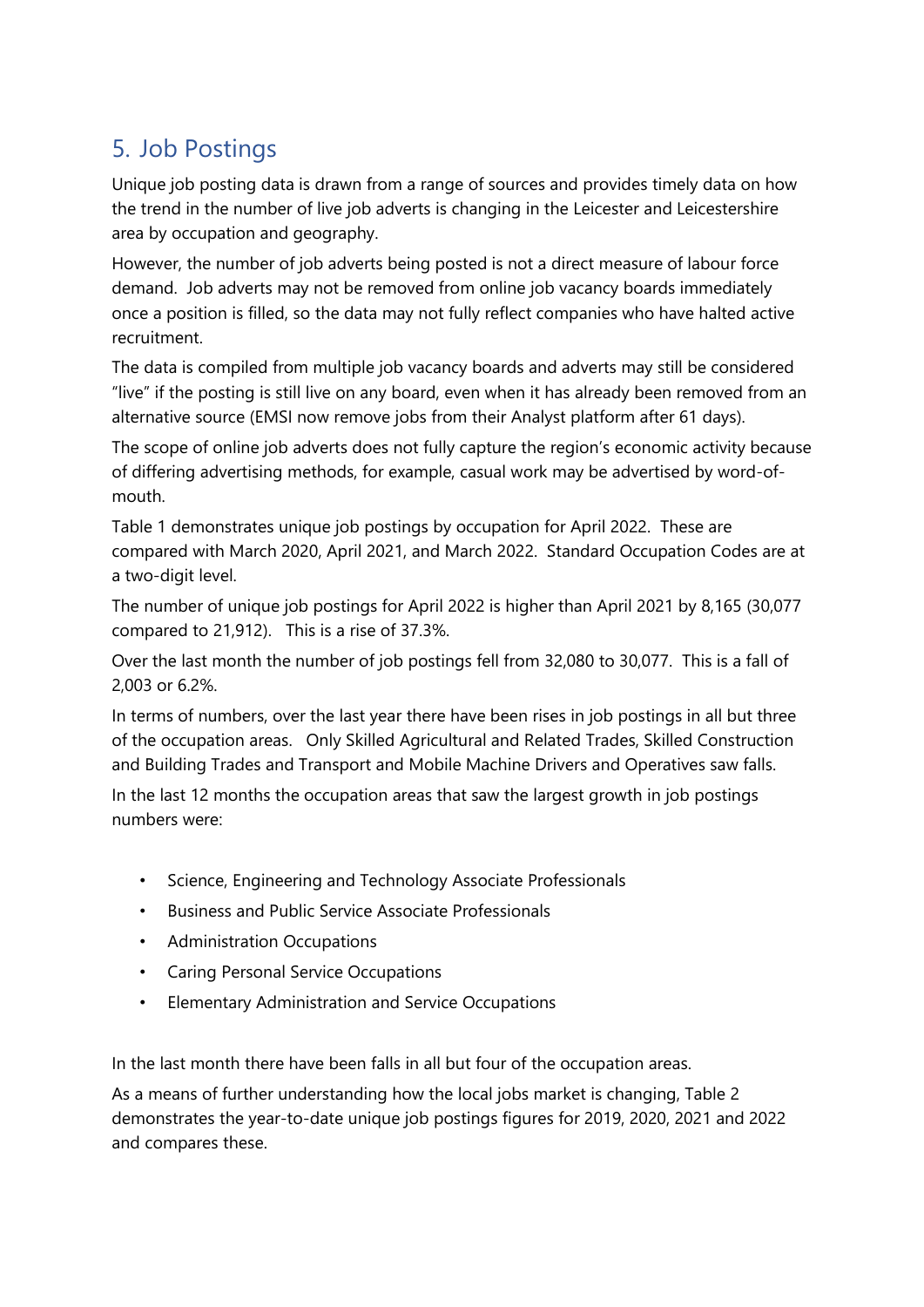Across the job market the number of unique job postings (YTD) has increased from 34,086 in 2019 to 61,826 in 2022. This is growth of 27,740 or 81.4%. All occupations areas have seen growth except Transport and Mobile Machine Drivers and Operatives.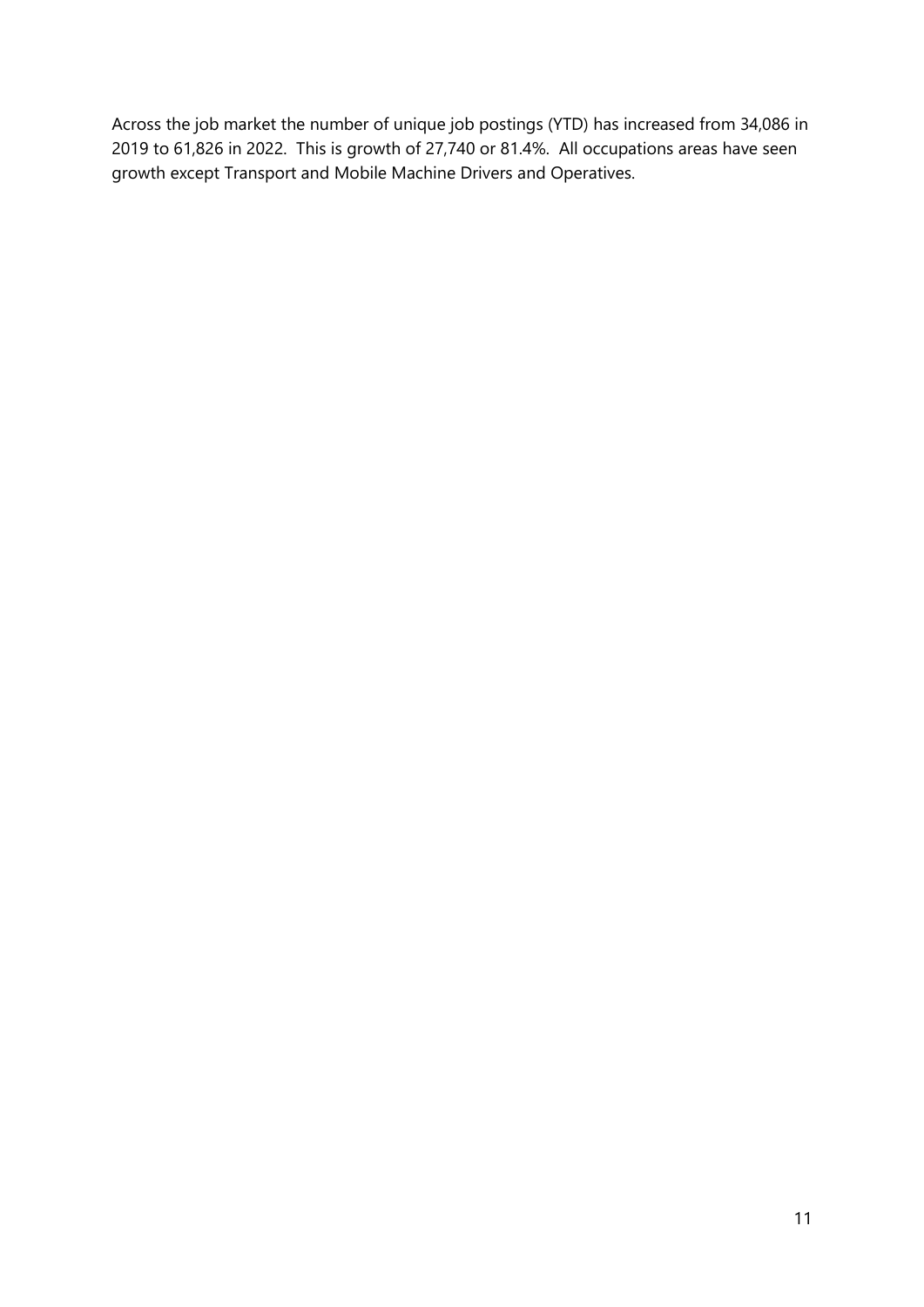| $\overline{c}$ | Occupation                                                  | Mar                | Apr 2021 | Mar                | Apr 2022 | Annual | Annual  | Monthly            | Monthly            | Dif Mar     | % Dif       |
|----------------|-------------------------------------------------------------|--------------------|----------|--------------------|----------|--------|---------|--------------------|--------------------|-------------|-------------|
| Digit          |                                                             | 2020               | Unique   | 2022               | Unique   | Growth | Growth  | Growth             | Growth %           | 2020        | Mar         |
| SOC            |                                                             | Unique<br>Postings | Postings | Unique<br>Postings | Postings |        | %       | Mar to<br>Apr 2022 | Mar to<br>Apr 2022 | Apr<br>2022 | 2020<br>Apr |
|                |                                                             |                    |          |                    |          |        |         |                    |                    |             | 2022        |
| 11             | Corporate Managers and Directors                            | 1,259              | 1,271    | 1,953              | 1,808    | 537    | 42.3    | (145)              | $-7.4$             | 549         | 43.6        |
| 12             | Other Managers and Proprietors                              | 451                | 505      | 681                | 681      | 176    | 34.9    | $\mathbf 0$        | 0.0                | 230         | 51.0        |
| 21             | Science, Research, Engineering and Technology Professionals | 2,093              | 2,148    | 2,923              | 2,714    | 566    | 26.4    | (209)              | $-7.2$             | 621         | 29.7        |
| 22             | <b>Health Professionals</b>                                 | 972                | 1,034    | 1,527              | 1,487    | 453    | 43.8    | (40)               | $-2.6$             | 515         | 53.0        |
| 23             | Teaching and Educational Professionals                      | 1,242              | 869      | 1,330              | 1,189    | 320    | 36.8    | (141)              | $-10.6$            | (53)        | (4.3)       |
| 24             | Business, Media and Public Service Professionals            | 1,451              | 1,638    | 1,985              | 1,975    | 337    | 20.6    | (10)               | $-0.5$             | 524         | 36.1        |
| 31             | Science, Engineering and Technology Associate Professionals | 1,209              | 1,178    | 2,123              | 1,914    | 736    | 62.5    | (209)              | $-9.8$             | 705         | 58.3        |
| 32             | Health and Social Care Associate Professionals              | 243                | 297      | 474                | 459      | 162    | 54.5    | (15)               | $-3.2$             | 216         | 88.9        |
| 33             | <b>Protective Service Occupations</b>                       | 58                 | 63       | 150                | 145      | 82     | 130.2   | (5)                | $-3.3$             | 87          | 150.0       |
| 34             | Culture, Media and Sports Occupations                       | 299                | 302      | 389                | 365      | 63     | 20.9    | (24)               | $-6.2$             | 66          | 22.1        |
| 35             | <b>Business and Public Service Associate Professionals</b>  | 1,697              | 1,827    | 2,657              | 2,579    | 752    | 41.2    | (78)               | $-2.9$             | 882         | 52.0        |
| 41             | <b>Administrative Occupations</b>                           | 1,663              | 1,767    | 2,610              | 2,480    | 713    | 40.4    | (130)              | $-5.0$             | 817         | 49.1        |
| 42             | Secretarial and Related Occupations                         | 327                | 313      | 479                | 457      | 144    | 46.0    | (22)               | $-4.6$             | 130         | 39.8        |
| 51             | Skilled Agricultural and Related Trades                     | 22                 | 49       | 48                 | 34       | (15)   | $-30.6$ | (14)               | $-29.2$            | 12          | 54.5        |
| 52             | Skilled Metal, Electrical and Electronic Trades             | 783                | 1,007    | 1,493              | 1,260    | 253    | 25.1    | (233)              | $-15.6$            | 477         | 60.9        |
| 53             | Skilled Construction and Building Trades                    | 261                | 445      | 369                | 298      | (147)  | $-33.0$ | (71)               | $-19.2$            | 37          | 14.2        |
| 54             | Textiles, Printing and Other Skilled Trades                 | 381                | 273      | 572                | 574      | 301    | 110.3   | $\overline{2}$     | 0.3                | 193         | 50.7        |
| 61             | <b>Caring Personal Service Occupations</b>                  | 1,314              | 1,480    | 2,250              | 2,274    | 794    | 53.6    | 24                 | 1.1                | 960         | 73.1        |
| 62             | Leisure, Travel and Related Personal Service Occupations    | 165                | 149      | 312                | 350      | 201    | 134.9   | 38                 | 12.2               | 185         | 112.1       |
| 71             | Sales Occupations                                           | 1,244              | 1,163    | 1,744              | 1,755    | 592    | 50.9    | 11                 | 0.6                | 511         | 41.1        |
| 72             | <b>Customer Service Occupations</b>                         | 575                | 691      | 1,121              | 973      | 282    | 40.8    | (148)              | $-13.2$            | 398         | 69.2        |
| 81             | Process, Plant and Machine Operatives                       | 308                | 429      | 706                | 613      | 184    | 42.9    | (93)               | $-13.2$            | 305         | 99.0        |
| 82             | Transport and Mobile Machine Drivers and Operatives         |                    | 1,362    | 1,268              | 1,229    | (133)  | $-9.8$  | (39)               | $-3.1$             | 136         | 12.4        |
| 91             | Elementary Trades and Related Occupations                   | 168                | 300      | 465                | 372      | 72     | 24.0    | (93)               | $-20.0$            | 204         | 121.4       |
| 92             | <b>Elementary Administration and Service Occupations</b>    | 933                | 1,225    | 2,354              | 2,008    | 783    | 63.9    | (346)              | $-14.7$            | 1,075       | 115.2       |
| Total          |                                                             | 20,346             | 21,912   | 32,080             | 30,077   | 8,165  | 37.3    | (2,003)            | $-6.2$             | 9,731       | 47.8        |

*Table 1: LLEP area Job Postings by Standard Occupation Codes*

*Source: EMSI*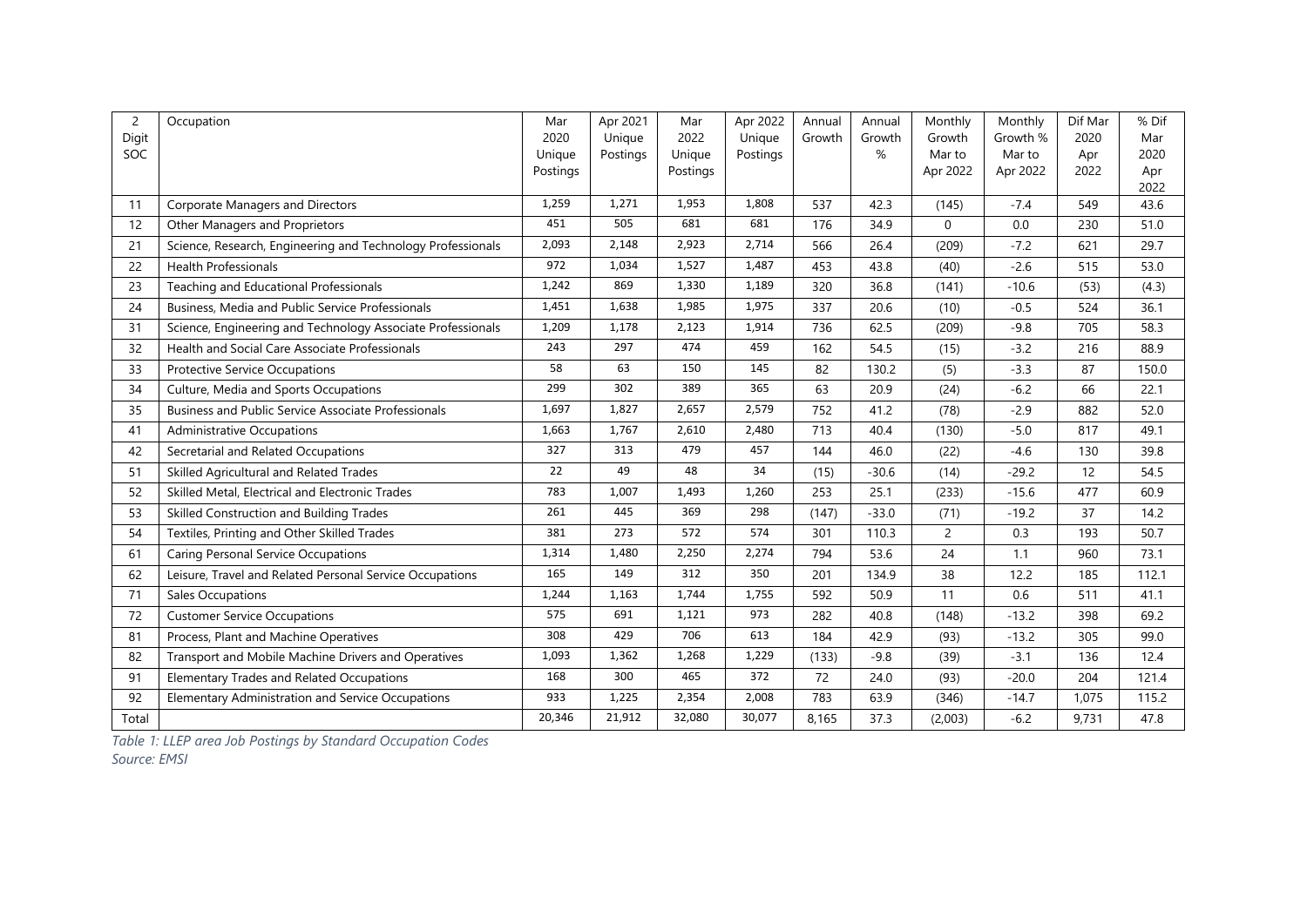| SOC | Occupation                                                  |                             | $\%$  | Unique                      | $\%$  | Unique                      | $\%$  | Unique                      | $\%$  | Growth           | Growth | Growth  |
|-----|-------------------------------------------------------------|-----------------------------|-------|-----------------------------|-------|-----------------------------|-------|-----------------------------|-------|------------------|--------|---------|
|     |                                                             | Postings<br><b>YTD 2019</b> | Share | Postings<br><b>YTD 2020</b> | Share | Postings<br><b>YTD 2021</b> | Share | Postings<br><b>YTD 2022</b> | Share | $2019 -$<br>2022 | %      | % Share |
|     |                                                             |                             |       |                             |       |                             |       |                             |       |                  |        |         |
|     |                                                             |                             |       |                             |       |                             |       |                             |       |                  |        |         |
| 11  | Corporate Managers and Directors                            | 1,934                       | 5.7   | 2,355                       | 6.2   | 2,348                       | 5.9   | 3,658                       | 5.9   | 1,724            | 89.1   | 6.2     |
| 12  | Other Managers and Proprietors                              | 793                         | 2.3   | 795                         | 2.1   | 879                         | 2.2   | 1,354                       | 2.2   | 561              | 70.7   | 2.0     |
| 21  | Science, Research, Engineering and Technology Professionals | 3,058                       | 9.0   | 4,022                       | 10.6  | 3,804                       | 9.5   | 5,653                       | 9.1   | 2,595            | 84.9   | 9.4     |
| 22  | <b>Health Professionals</b>                                 | 1,703                       | 5.0   | 1,726                       | 4.5   | 2,092                       | 5.2   | 2,979                       | 4.8   | 1,276            | 74.9   | 4.6     |
| 23  | Teaching and Educational Professionals                      | 1,563                       | 4.6   | 2,204                       | 5.8   | 1,654                       | 4.1   | 2,774                       | 4.5   | 1,211            | 77.5   | 4.4     |
| 24  | Business, Media and Public Service Professionals            | 2,025                       | 5.9   | 2,661                       | 7.0   | 2,952                       | 7.4   | 3,928                       | 6.4   | 1,903            | 94.0   | 6.9     |
| 31  | Science, Engineering and Technology Associate Professionals | 1,859                       | 5.5   | 2,305                       | 6.1   | 2,213                       | 5.5   | 3,914                       | 6.3   | 2,055            | 110.5  | 7.4     |
| 32  | Health and Social Care Associate Professionals              | 455                         | 1.3   | 492                         | 1.3   | 566                         | 1.4   | 971                         | 1.6   | 516              | 113.4  | 1.9     |
| 33  | <b>Protective Service Occupations</b>                       | 73                          | 0.2   | 112                         | 0.3   | 135                         | 0.3   | 313                         | 0.5   | 240              | 328.8  | 0.9     |
| 34  | Culture, Media and Sports Occupations                       | 518                         | 1.5   | 541                         | 1.4   | 542                         | 1.4   | 733                         | 1.2   | 215              | 41.5   | 0.8     |
| 35  | Business and Public Service Associate Professionals         | 2,581                       | 7.6   | 3,178                       | 8.4   | 3,084                       | 7.7   | 5,114                       | 8.3   | 2,533            | 98.1   | 9.1     |
| 41  | <b>Administrative Occupations</b>                           | 2,706                       | 7.9   | 3,041                       | 8.0   | 3,191                       | 8.0   | 5,101                       | 8.3   | 2,395            | 88.5   | 8.6     |
| 42  | Secretarial and Related Occupations                         | 553                         | 1.6   | 615                         | 1.6   | 501                         | 1.3   | 991                         | 1.6   | 438              | 79.2   | 1.6     |
| 51  | Skilled Agricultural and Related Trades                     | 42                          | 0.1   | 42                          | 0.1   | 77                          | 0.2   | 83                          | 0.1   | 41               | 97.6   | 0.1     |
| 52  | Skilled Metal, Electrical and Electronic Trades             | 1.486                       | 4.4   | 1,615                       | 4.2   | 1,718                       | 4.3   | 2,559                       | 4.1   | 1,073            | 72.2   | 3.9     |
| 53  | Skilled Construction and Building Trades                    | 375                         | 1.1   | 464                         | 1.2   | 715                         | 1.8   | 667                         | 1.1   | 292              | 77.9   | 1.1     |
| 54  | Textiles, Printing and Other Skilled Trades                 | 688                         | 2.0   | 699                         | 1.8   | 464                         | 1.2   | 1,126                       | 1.8   | 438              | 63.7   | 1.6     |
| 61  | <b>Caring Personal Service Occupations</b>                  | 1,855                       | 5.4   | 2,516                       | 6.6   | 2,944                       | 7.4   | 4,621                       | 7.5   | 2,766            | 149.1  | 10.0    |
| 62  | Leisure, Travel and Related Personal Service Occupations    | 334                         | 1.0   | 301                         | 0.8   | 295                         | 0.7   | 619                         | 1.0   | 285              | 85.3   | 1.0     |
| 71  | <b>Sales Occupations</b>                                    | 2,055                       | 6.0   | 2,226                       | 5.9   | 2,066                       | 5.2   | 3,347                       | 5.4   | 1,292            | 62.9   | 4.7     |
| 72  | <b>Customer Service Occupations</b>                         | 1,241                       | 3.6   | 1.118                       | 2.9   | 1,229                       | 3.1   | 2,069                       | 3.3   | 828              | 66.7   | 3.0     |
| 81  | Process, Plant and Machine Operatives                       | 588                         | 1.7   | 589                         | 1.5   | 800                         | 2.0   | 1,244                       | 2.0   | 656              | 111.6  | 2.4     |
| 82  | Transport and Mobile Machine Drivers and Operatives         | 2,601                       | 7.6   | 1,945                       | 5.1   | 2,506                       | 6.3   | 2,414                       | 3.9   | (187)            | $-7.2$ | $-0.7$  |
| 91  | <b>Elementary Trades and Related Occupations</b>            | 503                         | 1.5   | 309                         | 0.8   | 529                         | 1.3   | 781                         | 1.3   | 278              | 55.3   | 1.0     |
| 92  | Elementary Administration and Service Occupations           | 2,272                       | 6.7   | 1.880                       | 4.9   | 2,386                       | 6.0   | 4,614                       | 7.5   | 2,342            | 103.1  | 8.4     |
|     | <b>Total Across All Occupations</b>                         | 34,086                      | 100.0 | 38,001                      | 100.0 | 39,921                      | 100.0 | 61,826                      | 100.0 | 27,740           | 81.4   | 100.0   |

*Table 2: LLEP area Job Postings Comparator by Standard Occupation Codes Source: EMSI*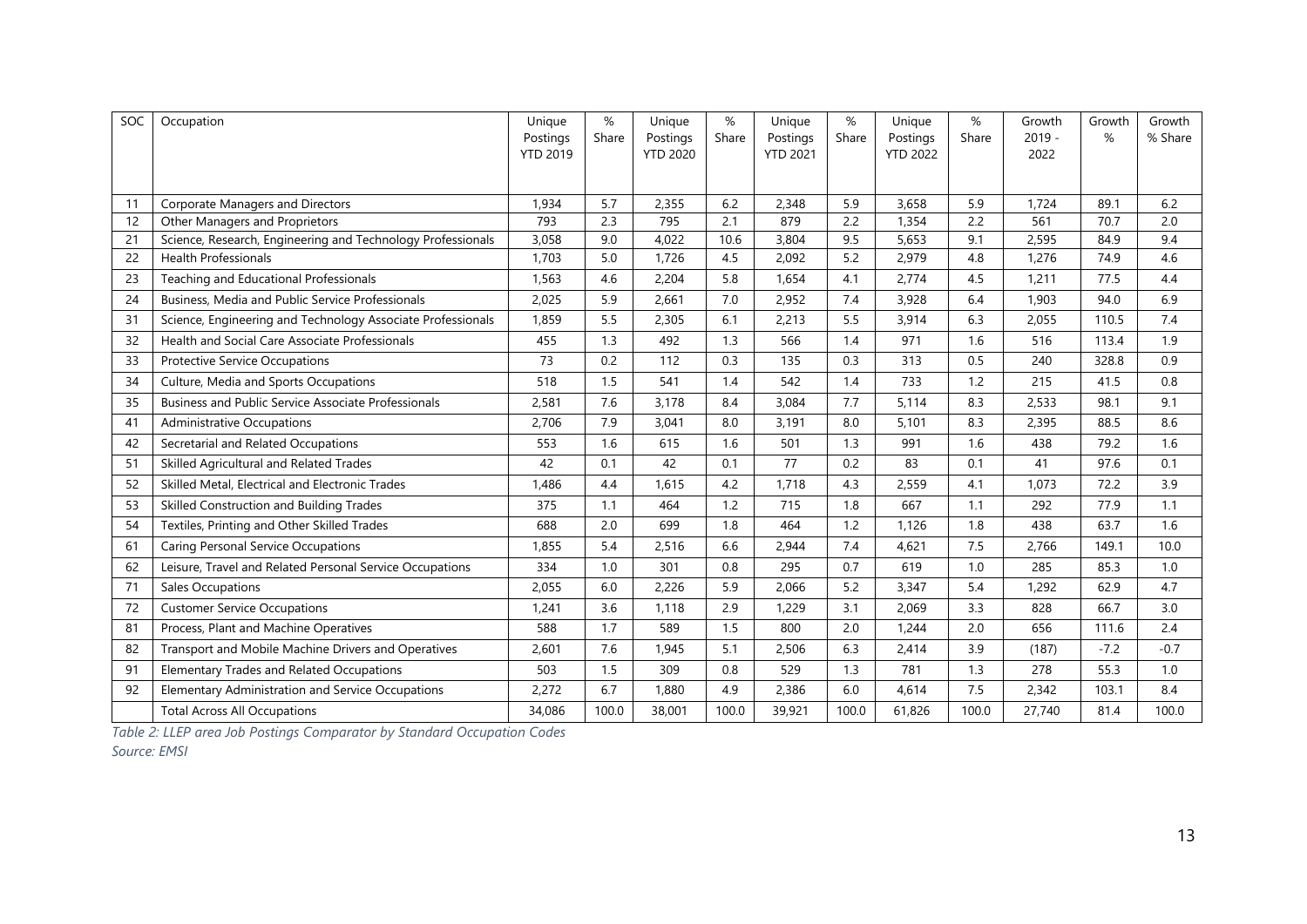Table 3 demonstrates job posting numbers by district area for April 2021 onwards. Figures for all the areas identified are higher this year (April) than last year.

| Area                          | 21<br>Apr- | $\overline{c}$<br>ΛeΜ | $\overline{c}$<br>È | $\overline{c}$<br>$\frac{1}{2}$ | 21<br>Aug | 21<br>Sep | 21<br>Oct | $\overline{21}$<br>$\frac{5}{2}$ | $\overline{ }$<br>$\sim$<br>ပ<br>ă | 22<br>āñ | $\sim$<br>$\overline{\mathsf{N}}$<br>Feb | 22<br>Nar- | 22<br>Apr- |
|-------------------------------|------------|-----------------------|---------------------|---------------------------------|-----------|-----------|-----------|----------------------------------|------------------------------------|----------|------------------------------------------|------------|------------|
| Blaby                         | 426        | 416                   | 415                 | 431                             | 461       | 481       | 510       | 559                              | 492                                | 369      | 373                                      | 437        | 458        |
| Charnwood                     | 2,530      | 2,720                 | 3,018               | 3,394                           | 3,715     | 3,950     | 4,009     | 4,382                            | 3,797                              | 3,396    | 3,803                                    | 4,557      | 4,191      |
| Harborough                    | 1,289      | 1,247                 | 1,368               | 1,616                           | 1,819     | 1,936     | 1,951     | 2,249                            | 2,010                              | 1,871    | 2,035                                    | 2,344      | 2,032      |
| Hinckley &<br><b>Bosworth</b> | 1,419      | 1,470                 | 1,505               | 1,593                           | 1,652     | 1,738     | 1,841     | 1,936                            | 1,786                              | 1,546    | 1,806                                    | 2,088      | 1,892      |
| Leicester                     | 12,551     | 12,569                | 12,990              | 13,825                          | 14,896    | 15,823    | 16,409    | 18,511                           | 17,258                             | 15,457   | 15,864                                   | 17,053     | 16,019     |
| Leicestershire                | 9,361      | 9,607                 | 10,235              | 11,374                          | 12,313    | 13,104    | 13,207    | 14,213                           | 12,704                             | 11,259   | 12,584                                   | 15,027     | 14,058     |
| Melton                        | 675        | 676                   | 749                 | 829                             | 884       | 968       | 938       | 964                              | 810                                | 783      | 904                                      | 1,125      | 984        |
| <b>NW Leics</b>               | 2,746      | 2,814                 | 2,901               | 3,199                           | 3,453     | 3,620     | 3,512     | 3,615                            | 3,365                              | 2,895    | 3,227                                    | 3,965      | 4,020      |
| Oadby &<br>Wigston            | 276        | 264                   | 279                 | 312                             | 329       | 411       | 446       | 508                              | 444                                | 399      | 436                                      | 511        | 481        |
| Total                         | 21,912     | 22,176                | 23,225              | 25,199                          | 27,209    | 28,927    | 29,616    | 32,724                           | 29,962                             | 26,716   | 28,448                                   | 32,080     | 30,077     |

*Table 3: Unique Job Postings by Local & District Authority Source: EMSI*

#### Figure 13 provides an understanding of monthly job postings for the Leicester and Leicestershire area.



*Figure 13: LLEP Area Unique Job Postings March 2020 to April 2022 Source: EMSI*

Figure 14 shows job posting data for Leicester and Leicestershire.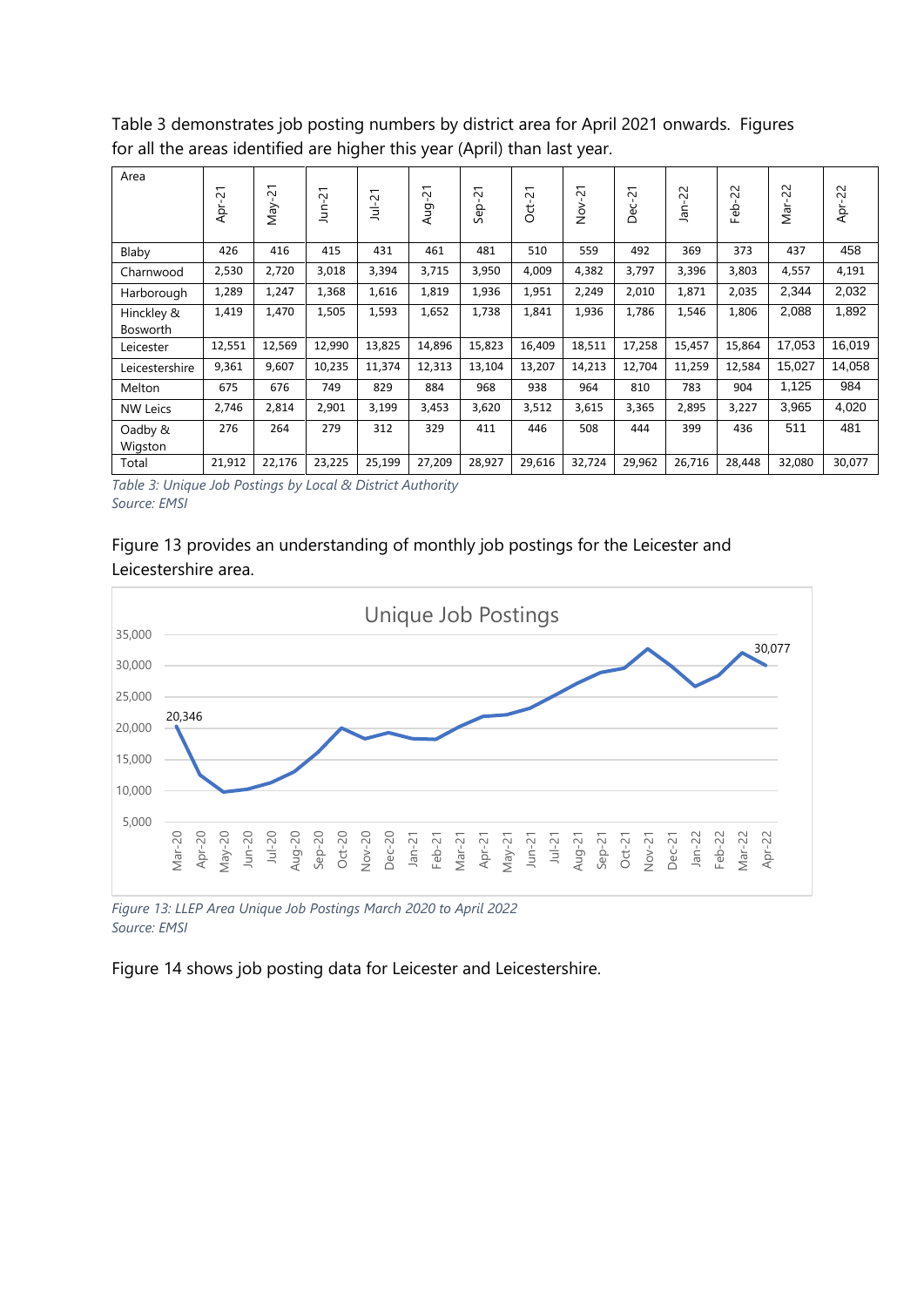

*Figure14: Leicester and Leicestershire Unique Job Postings March 2020 to April 2022 Source: EMSI*

# <span id="page-14-0"></span>6. Business Closures and Incorporations

Since the start of March 2020, 20,614 businesses have ceased trading in the Leicester and Leicestershire area.

In April 2022 the number of businesses that ceased trading was 1,099. The figure for April 2019 was 737, 2020 224 and 2021 600.

In March 2022 there were 1,276 businesses that ceased trading. This is a monthly fall of 177 business failures.

Figure 15 demonstrates the cumulative growth in business closures for the years 2019, 2020, 2021 and 2022.

In 2022 (to the end of April) there were 4,500 solved businesses. For the same period in 2019 the figure was 3,859, in 2020 2,108 and 2021 4,520.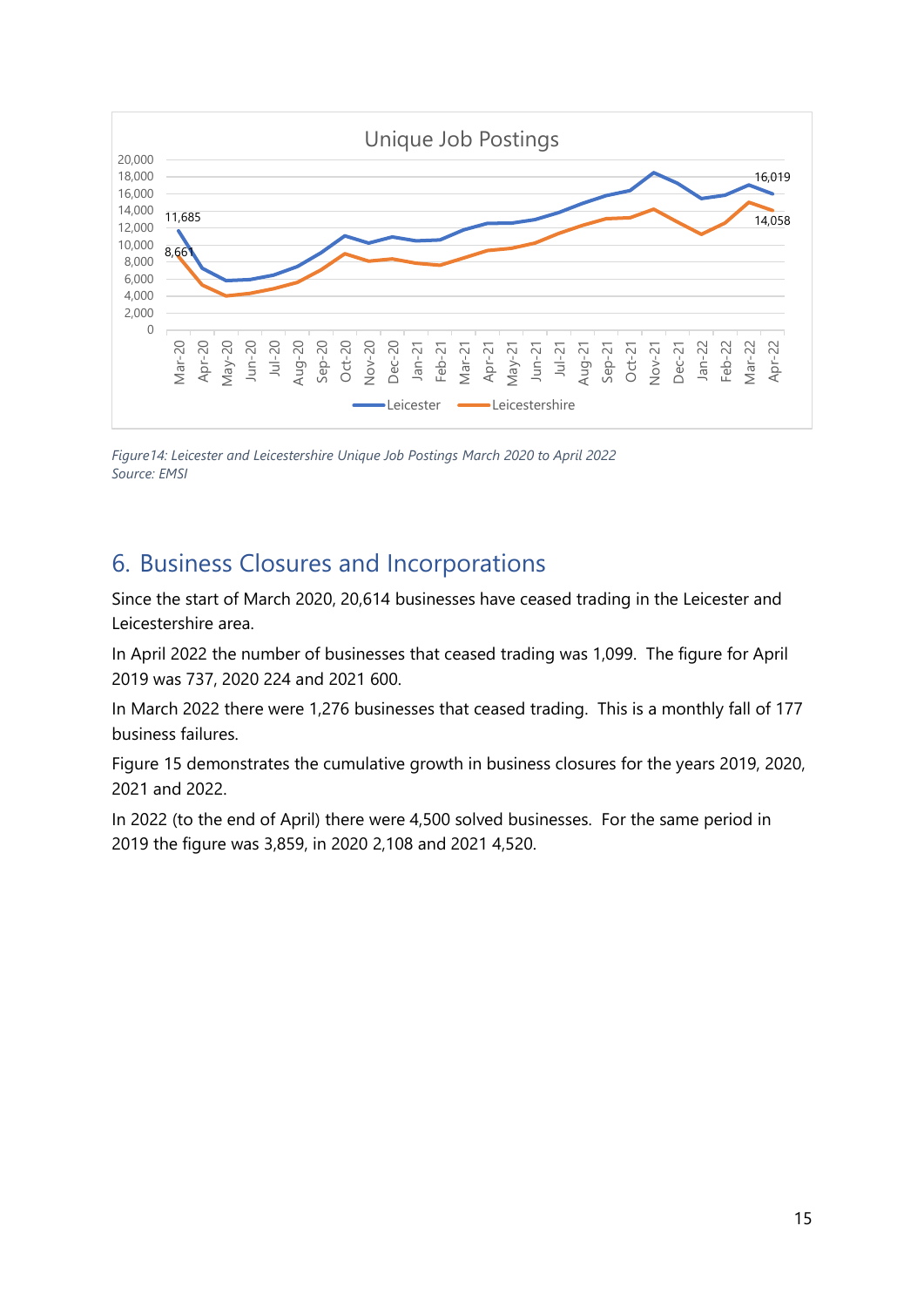

*Figure 15: LLEP Area Cumulative Growth in Dissolved or Liquidated Businesses 2019, 20, 21 and 22. So*urce: BVD Fame

Figure 16 below compares the monthly numbers of dissolved or liquidated businesses for the years 2019, 2020, 2021 and 2020.



*Figure 16: LLEP Area Dissolved or Liquidated Businesses Monthly Comparator Source: BVD Fame*

Since the beginning of March 2020 23,958 businesses have been incorporated within the Leicester and Leicestershire area.

Figure 17 demonstrates the cumulative growth for the years 2019, 20, 21 and 22.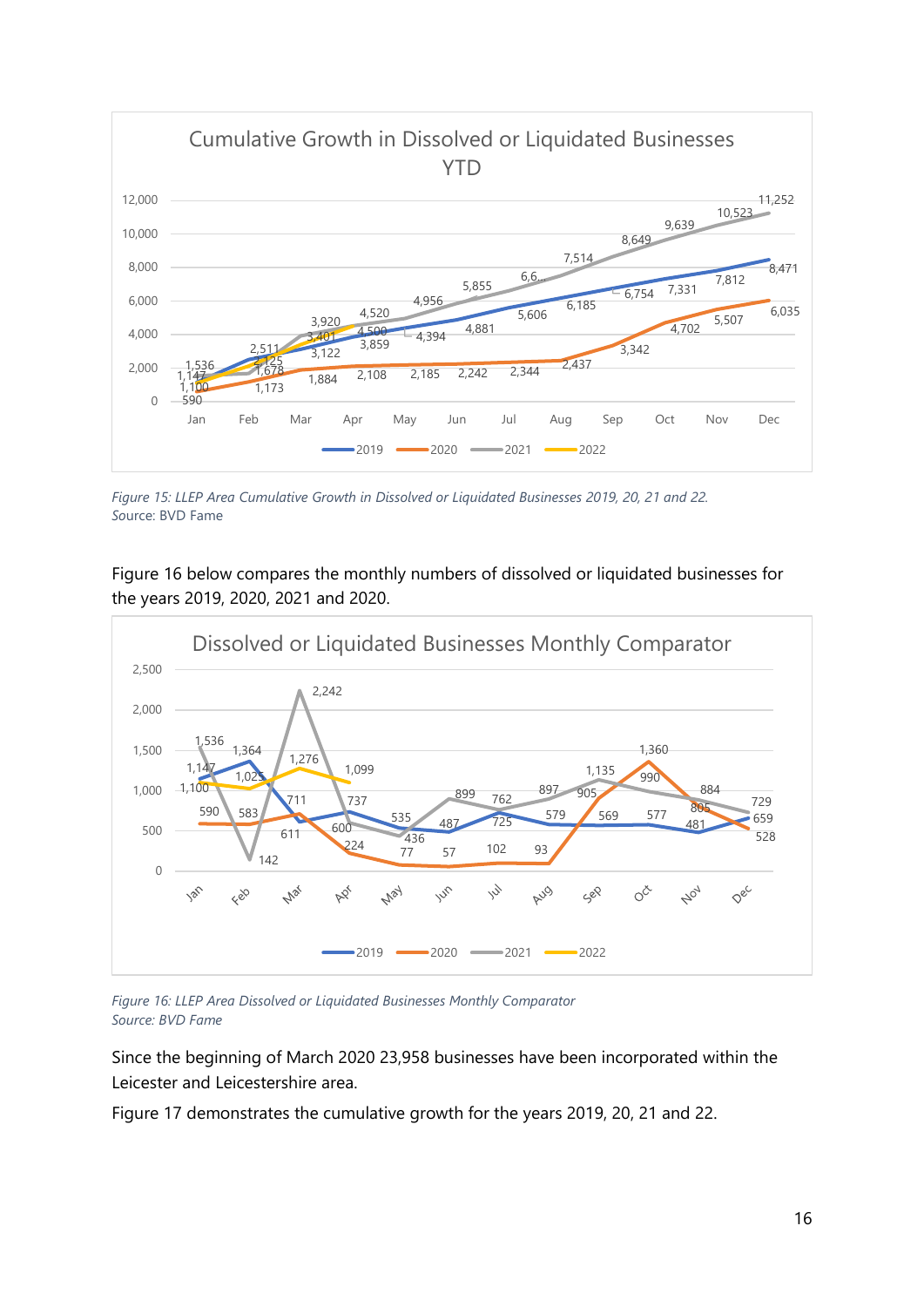

*Figure 17: LLEP Area Cumulative Growth in Incorporated Businesses 2019, 20, 21 and 22. So*urce: BVD Fame

In April 2022 the number of businesses that were incorporated was 875. The figure for April 2019 was 834, 2020 741 and 2021 875.



*Figure 18: LLEP Area Incorporated Businesses Monthly Comparator Source: BVD Fame*

When comparing closures with incorporations in 2022 (YTD) there were 4,500 closures and 3,680 incorporations. This is a difference of 820.

Table 4 demonstrates those sectors where there have been 15 or more business failures and 15 or more incorporations for the year to date (2022). Table 4 also helps provide an understanding of the impact of the pandemic on business and how different sectors are reacting to it. It shows how different parts of the local business community are expanding and contracting and where business is bouncing back as the economy reopens.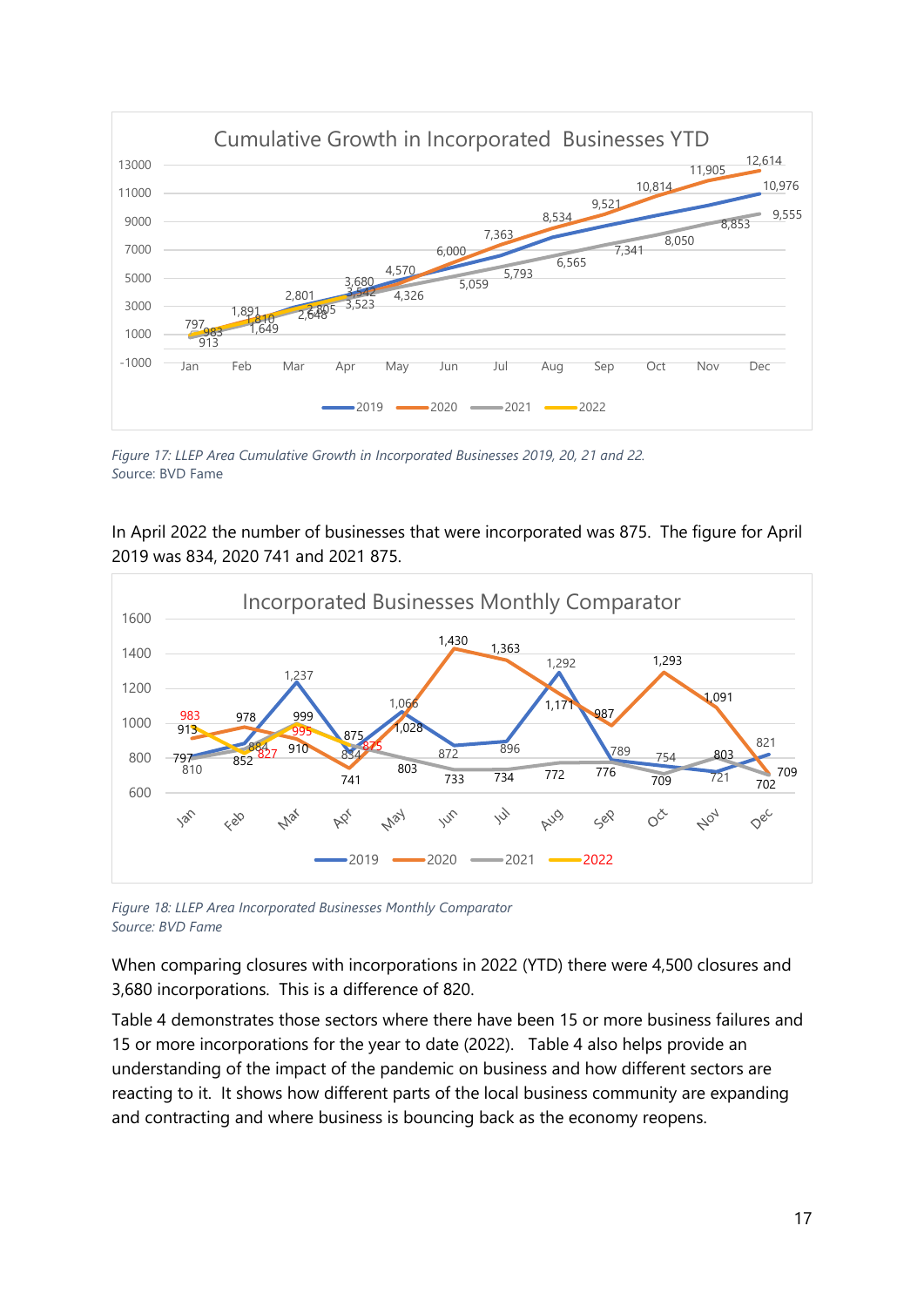| Activity (prim. UK SIC 2007)                                                                                  | Dissolved | %    | Incorporated | %    |
|---------------------------------------------------------------------------------------------------------------|-----------|------|--------------|------|
| Wholesale trade, except of motor vehicles and motorcycles                                                     | 1,228     | 27.3 | 163          | 4.4  |
| Retail trade, except of motor vehicles and motorcycles                                                        | 306       | 6.8  | 446          | 12.1 |
| Office administrative, office support and other business support activities                                   | 233       | 5.2  | 85           | 2.3  |
| Computer programming, consultancy and related activities                                                      | 223       | 5.0  | 102          | 2.8  |
| Activities of head offices; management consultancy activities                                                 | 211       | 4.7  | 106          | 2.9  |
| Food and beverage service activities                                                                          | 196       | 4.4  | 286          | 7.8  |
| Land transport and transport via pipelines                                                                    | 155       | 3.4  | 178          | 4.8  |
| Other personal service activities                                                                             | 152       | 3.4  | 143          | 3.9  |
| Specialised construction activities                                                                           | 146       | 3.2  | 184          | 5.0  |
| Real estate activities                                                                                        | 141       | 3.1  | 359          | 9.8  |
| Construction of buildings                                                                                     | 105       | 2.3  | 131          | 3.6  |
| Human health activities                                                                                       | 84        | 1.9  | 161          | 4.4  |
| Other professional, scientific and technical activities                                                       | 83        | 1.8  | 63           | 1.7  |
| Wholesale and retail trade and repair of motor vehicles and motorcycles                                       | 78        | 1.7  | 121          | 3.3  |
| Warehousing and support activities for transportation                                                         | 61        | 1.4  | 42           | 1.1  |
| Services to buildings and landscape activities                                                                | 56        | 1.2  | 146          | 4.0  |
| Education                                                                                                     | 55        | 1.2  | 71           | 1.9  |
| Architectural and engineering activities; technical testing and analysis                                      | 54        | 1.2  | 47           | 1.3  |
| Financial service activities, except insurance and pension funding                                            | 53        | 1.2  | 107          | 2.9  |
| Printing and reproduction of recorded media                                                                   | 45        | 1.0  | 10           | 0.3  |
| <b>Employment activities</b>                                                                                  | 41        | 0.9  | 43           | 1.2  |
| Sports activities and amusement and recreation activities                                                     | 41        | 0.9  | 33           | 0.9  |
| Manufacture of textiles                                                                                       | 40        | 0.9  | 19           | 0.5  |
| Legal and accounting activities                                                                               | 37        | 0.8  | 32           | 0.9  |
| Manufacture of wearing apparel                                                                                | 32        | 0.7  | 22           | 0.6  |
| Information service activities                                                                                | 30        | 0.7  | 13           | 0.4  |
| Advertising and market research                                                                               | 29        | 0.6  | 37           | 1.0  |
| Postal and courier activities                                                                                 | 28        | 0.6  | 8            | 0.2  |
| Creative, arts and entertainment activities                                                                   | 27        | 0.6  | 22           | 0.6  |
| Manufacture of food products                                                                                  | 24        | 0.5  | 21           | 0.6  |
| Residential care activities                                                                                   | 24        | 0.5  | 53           | 1.4  |
| Other manufacturing                                                                                           | 22        | 0.5  | 13           | 0.4  |
| Motion picture, video and television programme production, sound recording and music<br>publishing activities | 22        | 0.5  | 23           | 0.6  |
| Publishing activities                                                                                         | 19        | 0.4  | 19           | 0.5  |
| Security and investigation activities                                                                         | 18        | 0.4  | 15           | 0.4  |
| Crop and animal production, hunting and related service activities                                            | 17        | 0.4  | 16           | 0.4  |
| Repair and installation of machinery and equipment                                                            | 17        | 0.4  | 13           | 0.4  |
| Social work activities without accommodation                                                                  | 17        | 0.4  | 32           | 0.9  |
| Accommodation                                                                                                 | 16        | 0.4  | 26           | 0.7  |
| Activities auxiliary to financial services and insurance activities                                           | 15        | 0.3  | 7            | 0.2  |
| Manufacture of furniture                                                                                      | 12        | 0.3  | 17           | 0.5  |
| Public administration and defence; compulsory social security                                                 | 11        | 0.2  | 22           | 0.6  |
| All                                                                                                           | 4,497     | 100  | 3,679        | 100  |

*Table 4 LLEP Area Dissolved or Liquidated and Incorporated Businesses by Sector Year to Date 2022 Source: BVD Fame*

*Note: Latest figures were gained on the 11/05/2022 and they may be subject to some adjustment. Figures may also reflect delays in notification and processing of data returns to Companies House.*